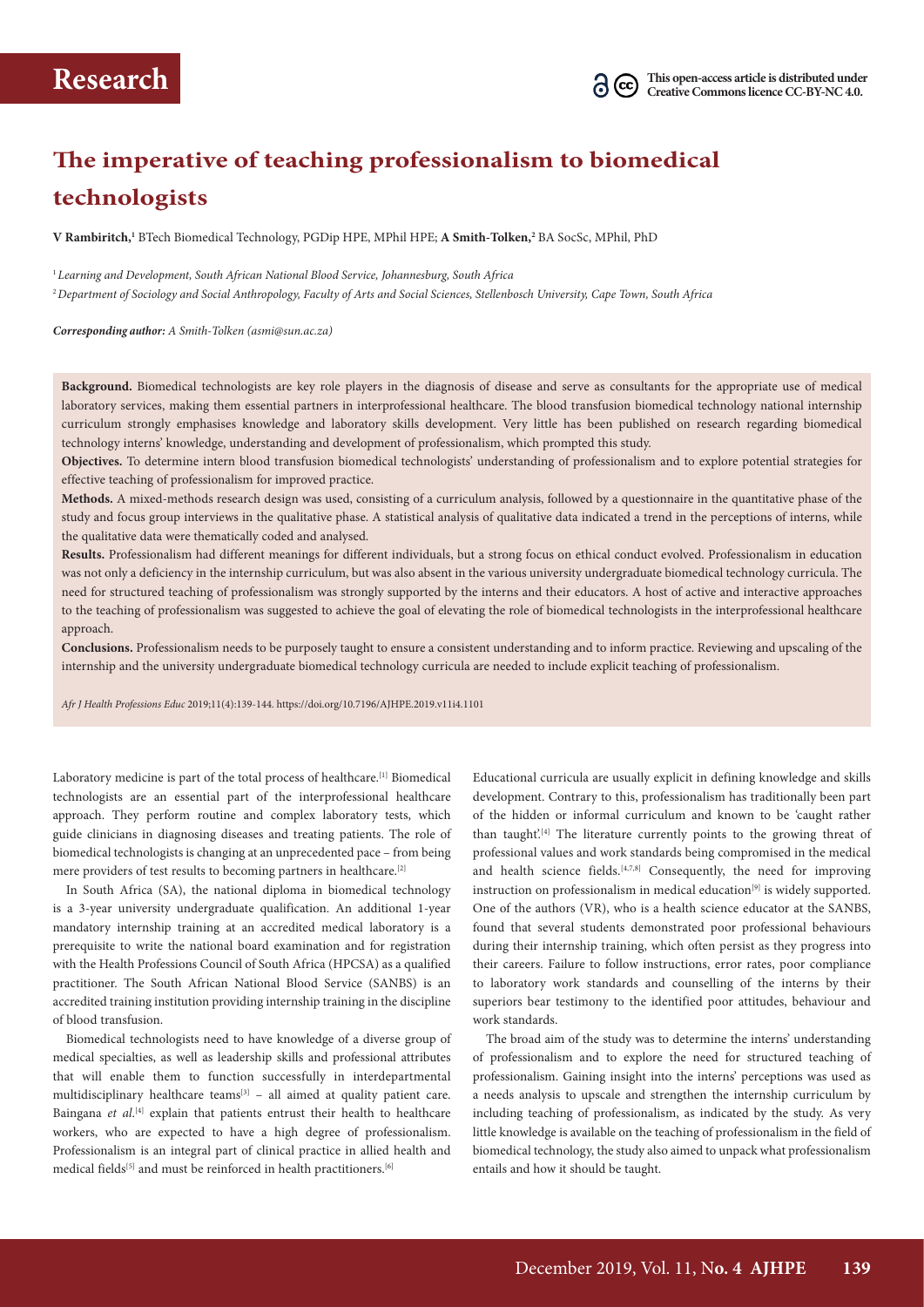## **Methods**

A mixed-methods design guided the study, consisting of a curriculum analysis, a questionnaire and focus group discussions. The questionnaire provided quantitative data using Likert-scale answers. It aimed at identifying trends related to how and where the respondents placed themselves in terms of understanding professionalism and their perspectives regarding the need for professionalism education. The focus group discussions that followed generated qualitative data regarding perceptions on what and how professionalism should be taught. The researcher (VR), who facilitated the focus group discussions, was not involved with teaching of the interns at the time of the study to ensure that respondents were not coerced into participation. Each participant completed and signed a consent form before participation. The sampling was purposive and included the interns and educators involved with internship training at the SANBS. All 54 interns enrolled in the SANBS internship programme across SA at the time of the study were invited to complete the questionnaire and participate in the focus group discussions. All 8 SANBS educators were invited to participate in a separate focus group discussion. Fifty interns completed the questionnaire, providing a response rate of 92.59%. A total of 28 interns and 4 educators (*n*=32) participated in 5 focus group discussions. The interns had completed their undergraduate biomedical technology studies at different universities in SA.

The quantitative data were statistically analysed, coded and categorised into themes. The qualitative data were coded through thematic analysis and categorised into themes. Both sets of data were compared through triangulation to develop the overall findings, which culminated into four main emerging themes that are presented in the findings in this article.

### **Blood transfusion biomedical technology internship programme – curriculum analysis**

Curriculum defines the learning during a course or programme<sup>[10]</sup> in terms of knowledge, skills and attitudes. Curriculum analysis provides an opportunity to evaluate the efficiency of a curriculum with regard to its content, appropriateness and instruction. The national internship curriculum was analysed according to an adapted version of Harden's 10 questions for curriculum analysis<sup>[11]</sup> and is presented in Table 1.

#### **Ethical approval**

Ethical approval for the study was attained from the SANBS (ref. no. 2014/21) and Stellenbosch University Medicine and Health Sciences Research Ethics Committee (ref. no. S15/04/069).

### **Results**

Table 2 shows the strengths and weaknesses of the internship curriculum by using the framework presented in Table 1 as a lens. The curriculum analysis showed adequate focus on technical knowledge and routine laboratory skills development. However, it was deficient in guiding the development of professional values, and also lacked guidelines for leadership development and mentorship models to guide and support students.

| Table 1. Curriculum analysis framework applied to the blood transfusion biomedical technology curriculum |  |  |
|----------------------------------------------------------------------------------------------------------|--|--|
|                                                                                                          |  |  |

| No.      | Question                                                                                           |
|----------|----------------------------------------------------------------------------------------------------|
|          | What is the purpose of the internship programme?                                                   |
|          | Are the learning outcomes relevant and appropriate to the broad programme?                         |
|          | Is the content adequate, relevant and is there enough time to ensure learning?                     |
|          | Are the theoretical and practical learning areas of the programme appropriately integrated?        |
|          | What teaching strategies are applied to achieve outcomes and are they effective?                   |
| $\sigma$ | Are there opportunities for structured teaching of professionalism, humanistic and ethical values? |
|          | Are assessment methods fit for purpose in measuring outcomes?                                      |
| 8        | Do the educators have the knowledge, skills and resources to deliver the programme?                |
|          | Are there systems in place for guidance and support of learners?                                   |
| 10       | Is the curriculum adequately evaluated?                                                            |
|          |                                                                                                    |

### **Table 2. Strengths and weaknesses of the internship curriculum**

| <b>Strengths</b>                                                                   | Weaknesses                                                         |
|------------------------------------------------------------------------------------|--------------------------------------------------------------------|
| • The internship programme has a meaningful purpose that relates to the overall    | • Overload of theoretical content in preparation for the national  |
| broad biomedical technology programme, with strong technical and scientific        | board examination, with little focus on fieldwork experience       |
| focus                                                                              | • Inadequate opportunities for development of non-routine/         |
| • The learning outcomes are clear, specific and achievable within the duration of  | specialised practical laboratory skills                            |
| the programme                                                                      | • Inadequate opportunities for critical analysis of laboratory     |
| • Resources needed for the development of routine practical laboratory skills are  | procedures and case study interpretations                          |
| appropriate and adequate                                                           | • Lack of self- and peer assessment                                |
| • Practical learning follows theoretical learning, which provides good integration | • The same stakeholders routinely evaluate the curriculum          |
| of learning                                                                        | • Absence of outcomes related to development of student leadership |
| • Assessment methods for knowledge and practical assessments are fit for purpose   | and of professional and humanistic values                          |
| and appropriately matched to learning outcomes                                     | • Absence of dedicated mentorship models                           |
|                                                                                    |                                                                    |

- Opportunities for learner support and feedback are in place
- The educators have the knowledge and skills to guide and support learning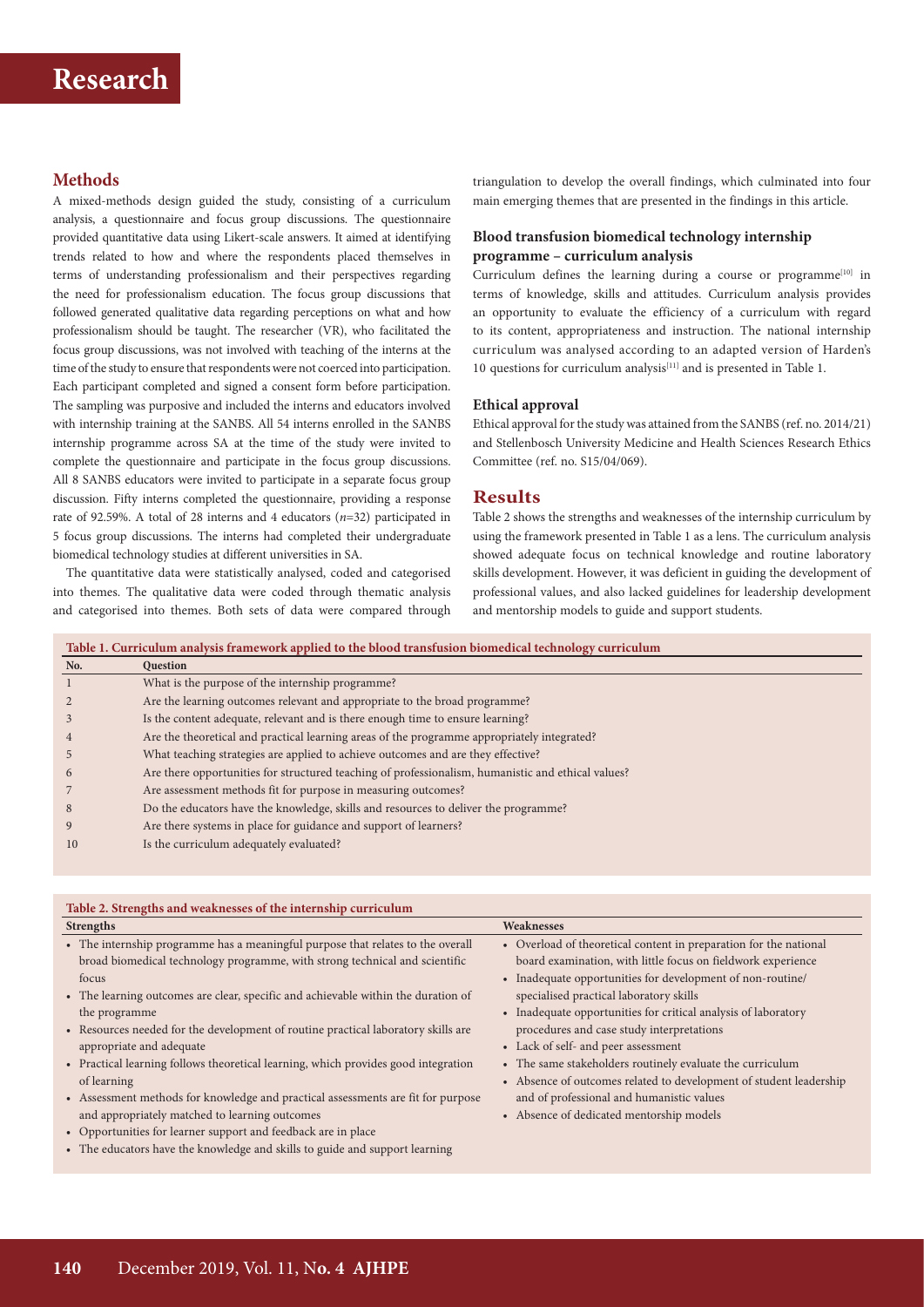A host of basic themes emerged from analysis of the quantitative and qualitative data. The basic themes were categorised into subthemes that evolved into 4 main themes. A breakdown of the basic themes, subthemes and main themes is presented in Fig. 1. Graphs containing the quantitative data indicate the preferences of respondents, while the qualitative data are discussed with direct quotes from respondents in the focus group discussions. In the findings, FG refers to the focus group and is used to link direct quotes from the respondents to the respective focus group



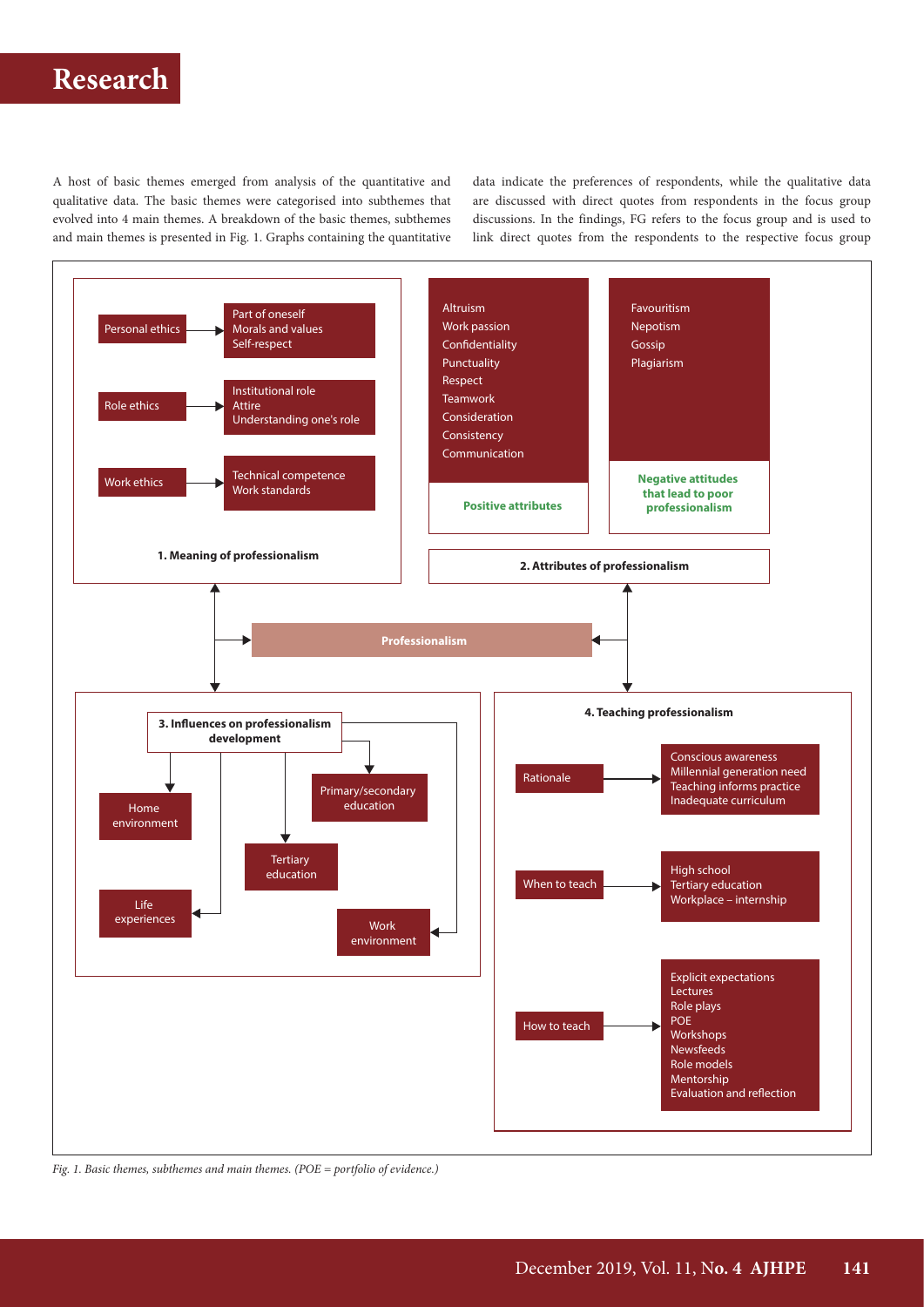discussions. Focus groups 1 - 4 included intern participants, while focus group 5 included educator participants. The quotes given below substantiate the statements that precede them regarding what is perceived as professional behaviour and identity.

#### **Theme 1: Meaning of professionalism**

The meaning of professionalism was equated with ethical behaviour and linked to professional role and identity. Some of the respondents perceived professionalism as relating to one's inherent morals and values, which form part of one's identity as a person:

'I also see professionalism as some sort of natural instinct … our morals, your own values, your common sense as to what is right and wrong.' (FG1)

Attire symbolises professionalism and contributes to one's professional role and identity, which serve to entrench public trust and faith in health professionals:

'Once you wear that uniform you must, you must show you are here to save a life, people must have faith in you and when people see us, they must have faith in us.' (FG2)

Technical competence is imperative to save lives by performing highstandard transfusion testing and providing safe, compatible blood for transfusion to patients:

'Professionalism would be to acknowledge that I am competent in what I'm doing. I have the skills and knowledge behind it.' (FG1)

Ethical conduct manifested from understanding one's role and purpose within the profession. A sound understanding of that role encouraged ethical behaviour. Perceiving their role as essential in healthcare determines the way in which work ethics are maintained. The questionnaire responses showed that 100% of the respondents agreed that they had an essential role in healthcare. The focus groups, however, revealed that the interns and their educators felt that some biomedical technologists lacked an understanding of professionalism and the importance of their role in healthcare, which affected their attitudes and work standards:

'From their behaviour, I think some have an understanding of professionalism, but not everybody. I don't think they know where they fit in healthcare.' (FG5)

One of the roles of biomedical technologists is to advise other healthcare professionals with regard to laboratory testing and appropriate use of blood aimed at preventing blood wastage and reducing healthcare costs. Collaboration with doctors and providing them with guidance were sometimes challenging. Subsequently, professionalism meant more than being a biomedical technologist; it was about taking on a leadership and advisory role, despite such challenges:

'… some of them [the doctors] feel like you don't know what you are doing. Then when you tell them the right thing they respect you.' (FG3)

Negligence is perceived as a classic demonstration of poor work ethics that compromises work standards, with the potential to cause harm to patients. The interns indicated that some practitioners have a poor attitude and little fear of making errors, which could influence the wellbeing of patients:

'They don't follow the SOP [standing operating procedure]. Anything can happen to the patient ... that's unprofessional.' (FG4)

This theme concluded that professionalism had different meanings for different respondents, and was reflected in three distinct domains of personal ethics, role ethics and work ethics.

#### **Theme 2: Attributes of professionalism**

The respondents also described specific attributes that encourage positive professional development, and negative attitudes that hamper professionalism. The essential positive attributes of professionalism included altruism, work passion, commitment, dedication, confidentiality, punctuality, respect, teamwork, consistency, being considerate and good communication skills:

'I would say commitment and dedication; it goes with your passion for work.' (FG3)

The inverse of the abovementioned positive attributes constituted unprofessional behaviour; such behaviours impacted negatively on the work environment. Negative behaviours described by participants included nepotism, favouritism, plagiarism and gossip:

'You create a bad environment when you end up having people who gossip about each other.' (FG4)

Overall, the interns showed good awareness of the required professional attributes and inappropriate negative attitudes.

#### **Theme 3: Influence on development of professionalism**

Fig. 2 shows that several factors influenced the interns' understanding of professionalism. The work environment, however, emerged as the most dominant determinant.

The interns ascribed their exposure to both positive and negative behaviours in the workplace. Negative attributes demonstrated by colleagues had a negative influence on the conduct of some interns, while good role modelling by some practitioners contributed positively to the professional development of other interns:



*Fig. 2. Influences on the understanding of professionalism (*n*=50).*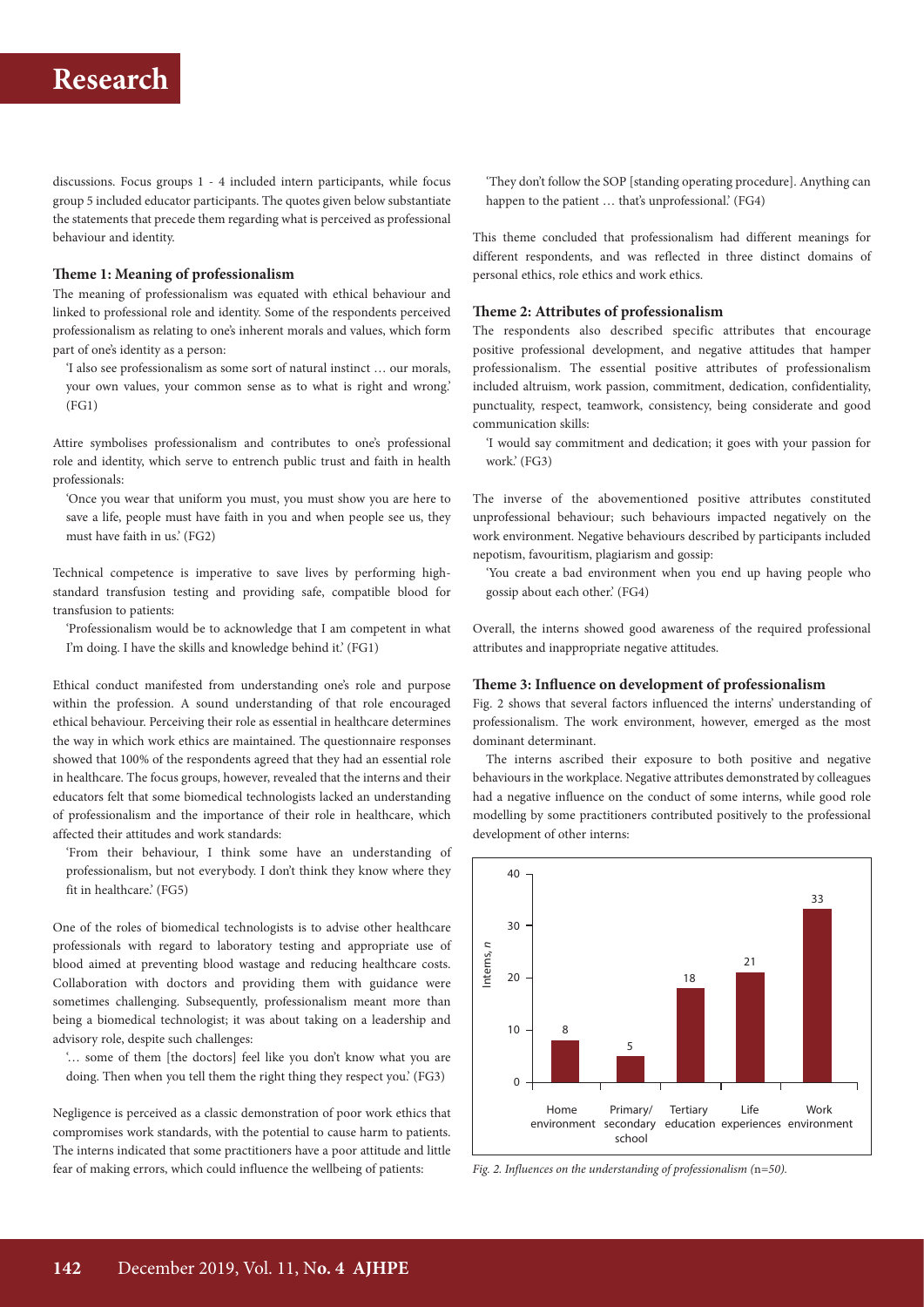'The way they carried themselves, the commitment that they had for their work … this is what I'm here for. Now they showed professionalism.' (FG4)

In addition to the attitudes and behaviours of workplace colleagues influencing the interns, intrinsic factors such as their upbringing, morals, values, selfreflection and reflection on workplace activities also contributed to their development of professionalism:

'… your upbringing, your morals, your own values, your common sense as to what differs to what, your resistance to stay true to what you believe in.' (FG1)

#### **Theme 4: Teaching professionalism**

The questionnaire responses indicated that 40% of the respondents had been exposed to some education on professionalism development. However, 82% indicated the need for formal teaching of professionalism. Exploring the rationale for teaching professionalism, the interns and educators responded differently. Interns indicated that professionalism should be taught to instil conscious awareness of appropriate behaviours and conduct; it must be taught for it to be applied. The educators felt that professional values were not inherent in millennials; hence the need to teach these:

'… the old school people they came with those values. They didn't have to be taught, it was part of them naturally.' (FG5)

The educators' perceptions of millennials were interpreted as bias because no substantial evidence was provided to support their views. The literature points to professionalism deteriorating globally,[7] but there is no scientific evidence to categorise millennials as a particular group lacking professionalism.

The educators' feedback on the imbalances that existed in the internship curriculum offered a useful perspective. They pointed out the dominant focus on technical knowledge and practical skills development, with inadequate opportunities for the development of humanistic values and people skills:

'… also the focus of the training is knowledge and skills.' (FG5)

'They have the knowledge and skills but they can't communicate properly.' (FG5)

There was agreement among interns that professionalism education should be included in the life-orientation curriculum for secondary school education. It should also be taught during tertiary education to ensure readiness for the world of work. Teaching professionalism should start early in the biomedical undergraduate programme and not on an exit level of the study programme or at the time of work-integrated and internship learning, as currently:

'Don't wait for that experiential training, because that is not going to work. They need to know from the beginning.' (FG3)

Probing the 'how' of teaching professionalism revealed an extensive list of teaching methods, including activities that could be used, supported by a quote from the respondents in the focus groups. Table 3 presents a list of teaching approaches that emerged from the focus groups.

### **Discussion and recommendations**

Professionalism had different meanings for different individuals – no consistent definition emerged. Ethical behaviour, however, stood out as a strong indicator of professionalism. A previous study reported similar interpretations of professionalism where definitions differed within and between various health professional groups, thus making professionalism conceptually unclear.[12] Although no one common meaning of professionalism emerged, one common thread linking the domains of understanding surfaced in the study. The need to do what is right for the patient formed the central core upon which professionalism was defined – where doing what is right for the patient requires an appropriate make-up of behaviours that contribute to saving lives. When a person joins the healthcare profession, they should have a clear concept of their professional identity and their roles and responsibilities, and bring with them certain non-negotiable 'must-have' attributes, such as altruism and work passion. The essential positive attributes of professionalism described by the interns closely resemble the required attributes for health practitioners described in the literature.<sup>[4,9,12]</sup>

Role models in the work environment presented with positive and negative influences, having a dual impact on the professional development of some of the interns. Baingana et al.<sup>[4]</sup> explain that students' participation in unprofessional conduct is linked to witnessing unprofessional conduct, with an enhanced likelihood of them viewing these behaviours as acceptable and thus creating a cycle that entrenches unprofessional conduct. What students hear in the classroom does not make the most durable impression; what they see and hear in everyday practice of those in the profession etches their attitudes and hardens their perceptions about the real expectations of the profession.[9] The work environment is therefore a powerful stage, not only for technical expertise development, but also for professional development.

Professionalism education was absent in the university biomedical technology undergraduate curricula. The need for structured teaching of professionalism through the formal curriculum surfaced as a strong imperative. Ongoing education was called for as a means to create conscious awareness of professionalism and its associated attributes. What may seem common sense for some is not common sense for all; hence the need to teach professionalism.

Swick<sup>[13]</sup> advocates a normative definition of professionalism – one that is simple, yet comprehensive, and that allows for consistent understanding of professionalism. A possible definition that the researchers saw emerging from the meanings provided was: 'Professionalism is a combination of values and attitudes that inform behaviours and interactions that serve as the foundation for good ethical practices as a duty to patients and to society.' Such a definition can serve as a consistent and robust thread linking teaching and learning at all the phases of studying for a profession.

Defining the role of biomedical technologists, and how they fit in the collaborative interprofessional healthcare approach through interprofessional education, is strongly recommended in future research. Educational partnerships with medical and health science faculties to allow biomedical technology students to collaborate and learn with other health professional disciplines during their study, should become a commitment on the part of their future employers. Opportunities for students and interns to have some monitored exposure to patients during their study will allow better conceptualisation of their healthcare roles. It will support the development of their professional identity and improve understanding of how their attitudes, behaviours and work practices affect patients.

Leadership development and explicit teaching of professionalism should be incorporated into the curricula for the Bachelor of Health Science (BHSc) degree, which soon replaces the national diploma in biomedical technology. The various stakeholders involved in the education of biomedical technologists at all levels of study, as well as university-led advisory boards and education committees, need to partner in the curricula reform process. The approaches to teaching professionalism suggested in this study should be analysed, tailored and integrated into the